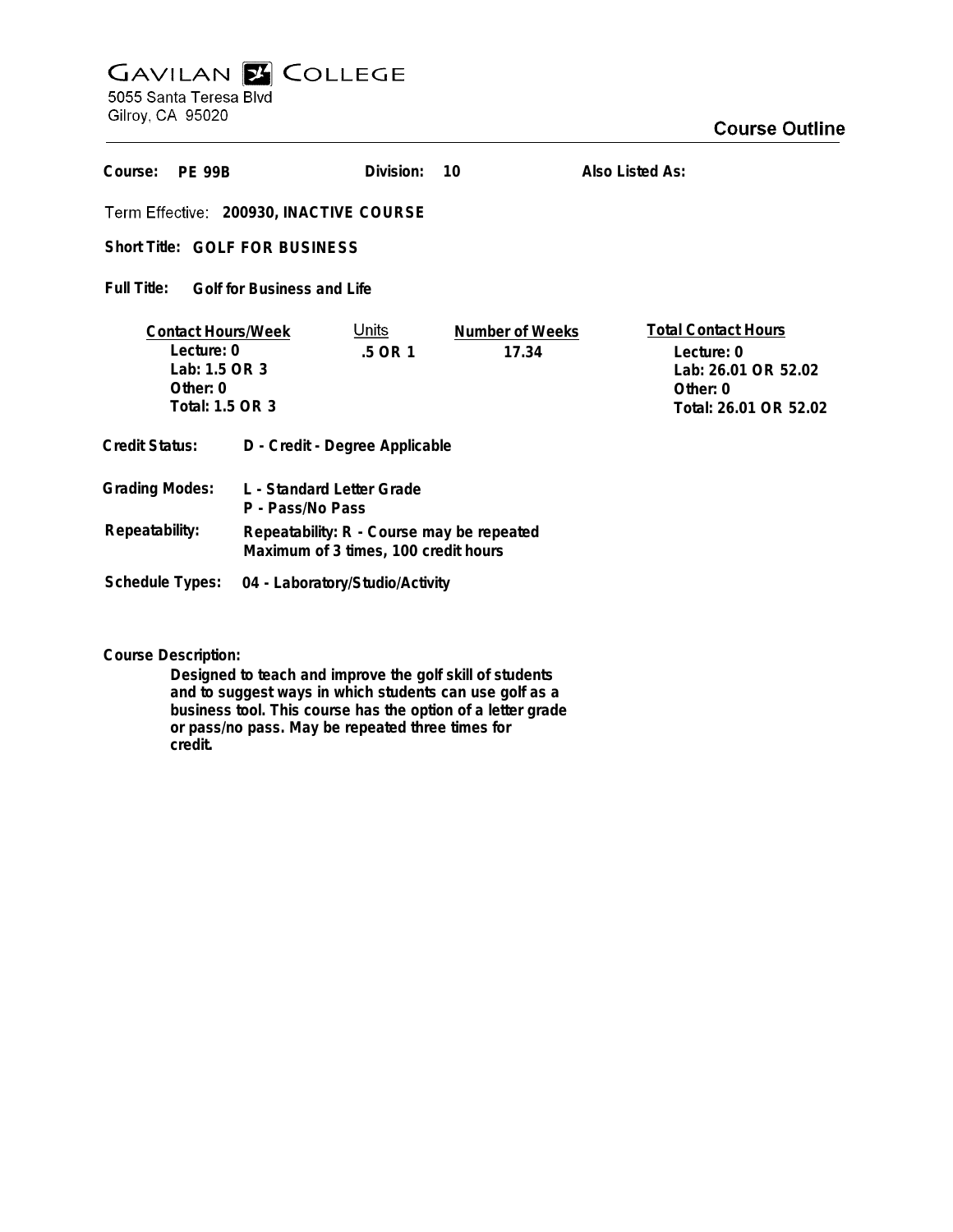**ARTICULATION and CERTIFICATE INFORMATION Associate Degree: GAV E1, effective 200530 CSU GE: CSU E1, effective 200530 IGETC: CSU TRANSFER: Transferable CSU, effective 200530 UC TRANSFER: Not Transferable PREREQUISITES: COREQUISITES: STUDENT LEARNING OUTCOMES: 1. Each student will demonstrate a knowledge of golf history and its origins. ILO: 7,2,1 Measure: Oral/Written Test 2. The student will be able to perform golf skills (full swing, pitching, chipping and putting). ILO: 7,2,5,4 Measure: Performance Test 3. Students will learn and apply golf terminology, rules and etiquette. ILO: 7,1,2 Measure: Oral Demonstration/Performance 4. Each student will utilize their skills/knowledge by playing a 9 hole round of golf. ILO: 7,5,2,4 Measure: Scorecard Instructor Observation 5. Students will be able to explain the importance of playing golf in the business world and how to use golf as a business tool. ILO: 2,1,4,7 Measure: Workbook Oral Discussion 999999 TOPICS AND SCOPE: Inactive Course: 12/08/2008 WEEK 1 1.5-3 HOURS Complete pre-class survey conducted by the PGA. Discuss course syllabus and student expectations. Present an overview of the game including its history. Demonstration of full swing with all clubs in the bag. Introduce pre-swing development drills. Students will be able to discuss the history of golf. They will be able to determine the differences in golf club equipment, including: club shape, loft and shaft length. WEEK 2 1.5-3 HOURS Introduce basic terminology, rules, and etiquette in the game of golf. Demonstrate how a hole is played. Introduction and practice of full**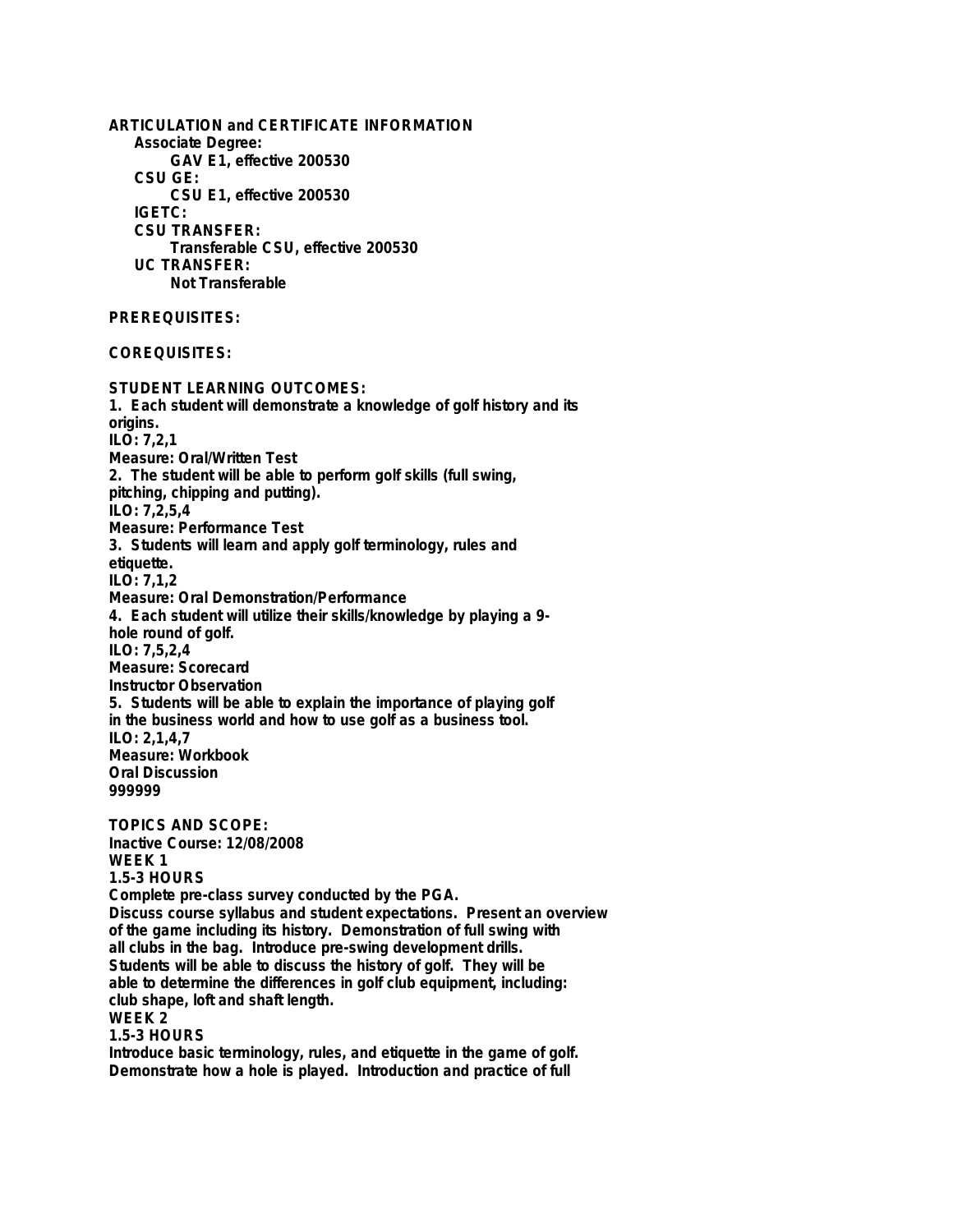**swing.**

**Application of golf terminology, rules, and etiquette will be employed by the students during the class. They will be able to identify the parts of the golf course - tee box, fairway, green, and hazards. WEEK 3**

**1.5-3 HOURS**

**The skill of putting will be presented. Review of rules and etiquette that apply to the putting green.**

**Guest speaker: An individual who organizes fundraising tournaments or a manager of a golf club where tournaments are held. Topic: What types of tournaments are held in the business world, i.e. scramble, best ball, match play, stroke play, shot-gun and how they work. The proper grip, stance, posture, alignment, and ball position for**

**putting will be demonstrated by the student. Each student will be able to explain how the various types of tournaments presented by the guest speaker function.**

**WEEK 4**

**1.5-3 HOURS**

**Introduction to pitching and chipping. A variety of activities will be presented to allow the students to practice their skills.**

**Students will participate in various group activities which allow them to demonstrate their pitching and chipping skills.**

**WEEK 5**

**1.5-3 HOURS**

**Review/practice full swings. Presentation on the basic ball flight laws and terminology including hook, draw, slice, and fade. Students will be able to explain the difference between a hook and a**

**slice and what causes them to happen.**

**WEEK 6**

**1.5-3 HOURS**

**Putting review. Introduce 'reading' a putt. Discuss score keeping. Presentation by a guest speaker on the 'games' that are played on a golf course. This would include information on mulligans, bets, and handicapping. An executive from the business world who is an avid golfer who can talk about 'bets' and how they work would be invited to talk about this topic.**

**The student will demonstrate putting from a variety of directions and distances.**

**Students will be able to explain the 'lingo' discussed by the guest speaker.**

**WEEK 7**

**1.5-3 HOURS**

**Review for full swing testing. Form check list for grip, stance, alignment, ball position, and posture.**

**Students will participate in a modified 2-4 hole shot-gun start tournament.**

**WEEK 8**

**1.5-3 HOURS**

**Utilizing small groups, students will practice chipping, pitching, and putting through the use of stations.**

**Students will experience/apply the information presented by the guest speakers from the field of business by participating in a putting challenge and a full swing shoot out. WEEK 9**

**1.5-3 HOURS**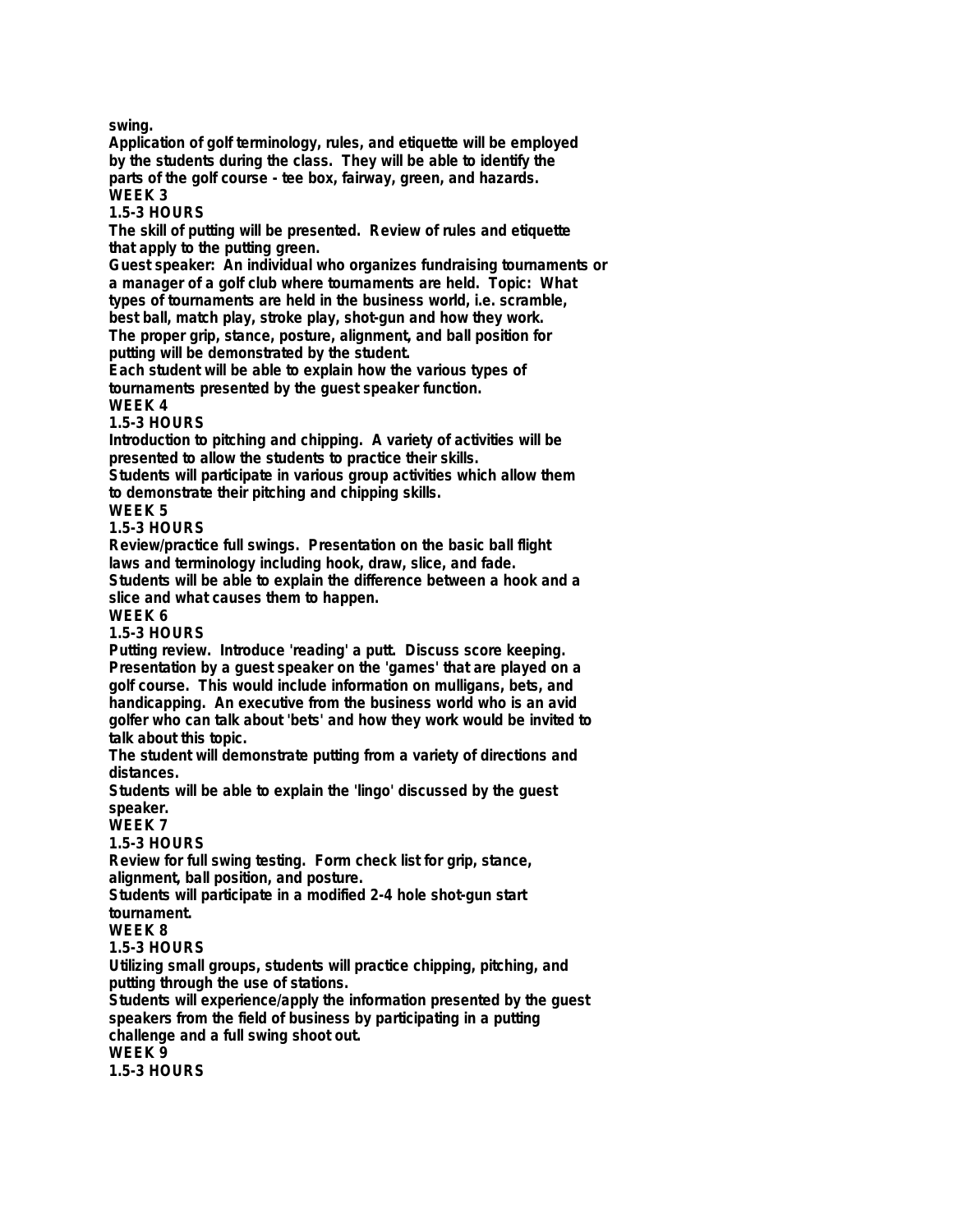**Chipping skill test practice. Introduction to long irons/woods. Guest speaker: Topic - When to bring up business on the golf course. The student will be able to explain why you would not bring up business on the first hole and how to fit in business over the course of play. WEEK 10 1.5-3 HOURS Various opportunities will be provided for students to practice their putting, chipping, and full swing in preparation for skill testing. WEEK 11 1.5-3 HOURS Chipping test. Review range play, safety, etiquette, and scoring. Students will participate in skill testing and range play. WEEK 12 1.5-3 HOURS Full swing and putting skill test practice. Introduce bunker play, rules and etiquette. Business Guest Speaker on Golf Omnies. What 'games' can one use to move the game along - if you are a very, very good golfer; if you are a poor golfer; if you are a female golfer. Each student will be able to explain the etiquette and rules involved in bunker play. Students will be able to discuss: why a good golfer would not necessarily want to always win; the tricks that can be used by a poor golfer to move the game along; and how women can play with the 'big boys'. WEEK 13 1.5-3 HOURS Practice for full swing and putting skills test. Range play. Student will participate in some type of tournament format, putting into practice the information provided by the guest speakers. WEEK 14 1.5-3 HOURS Review scoring in preparation for test. Full swing and putting skills test. WEEK 15-17 4.5-9 HOURS On-course play utilizing the information provided throughout the semester. WEEK 18 2 HOURS Final. Complete post-test survey provided by the PGA. ----- Students who repeat the class will have the opportunity to improve their golf skills by utilizing additional clubs and be able to hone their business skills. Included in content section of course outline. METHODS OF INSTRUCTION: Demonstration, Video, Small Groups, Guest Speakers. METHODS OF EVALUATION: This is a degree-applicable course, but substantial writing assignments are NOT appropriate, because the course primarily:**

**Involves skill demonstrations or problem solving**

**The problem-solving assignments required:**